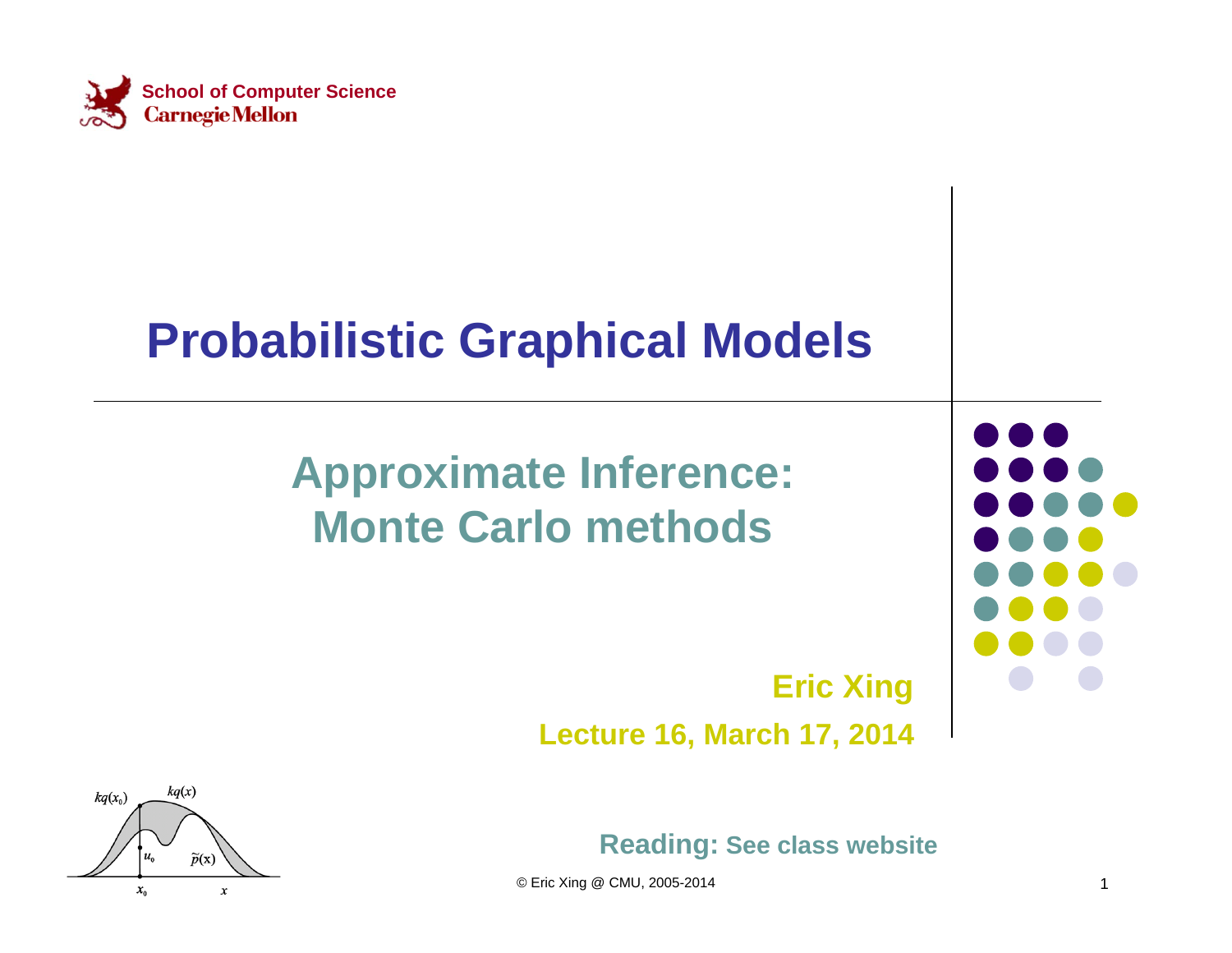### **Approaches to inference**

### Exact inference algorithms

- $\bullet$ The elimination algorithm
- $\bullet$ Message-passing algorithm (sum-product, belief propagation)
- $\bullet$ The junction tree algorithms

### Approximate inference techniques

- $\bullet$  Variational algorithms
	- $\bullet$ Loopy belief propagation
	- $\bullet$ Mean field approximation
- $\bullet$ Stochastic simulation / sampling methods
- $\bullet$ Markov chain Monte Carlo methods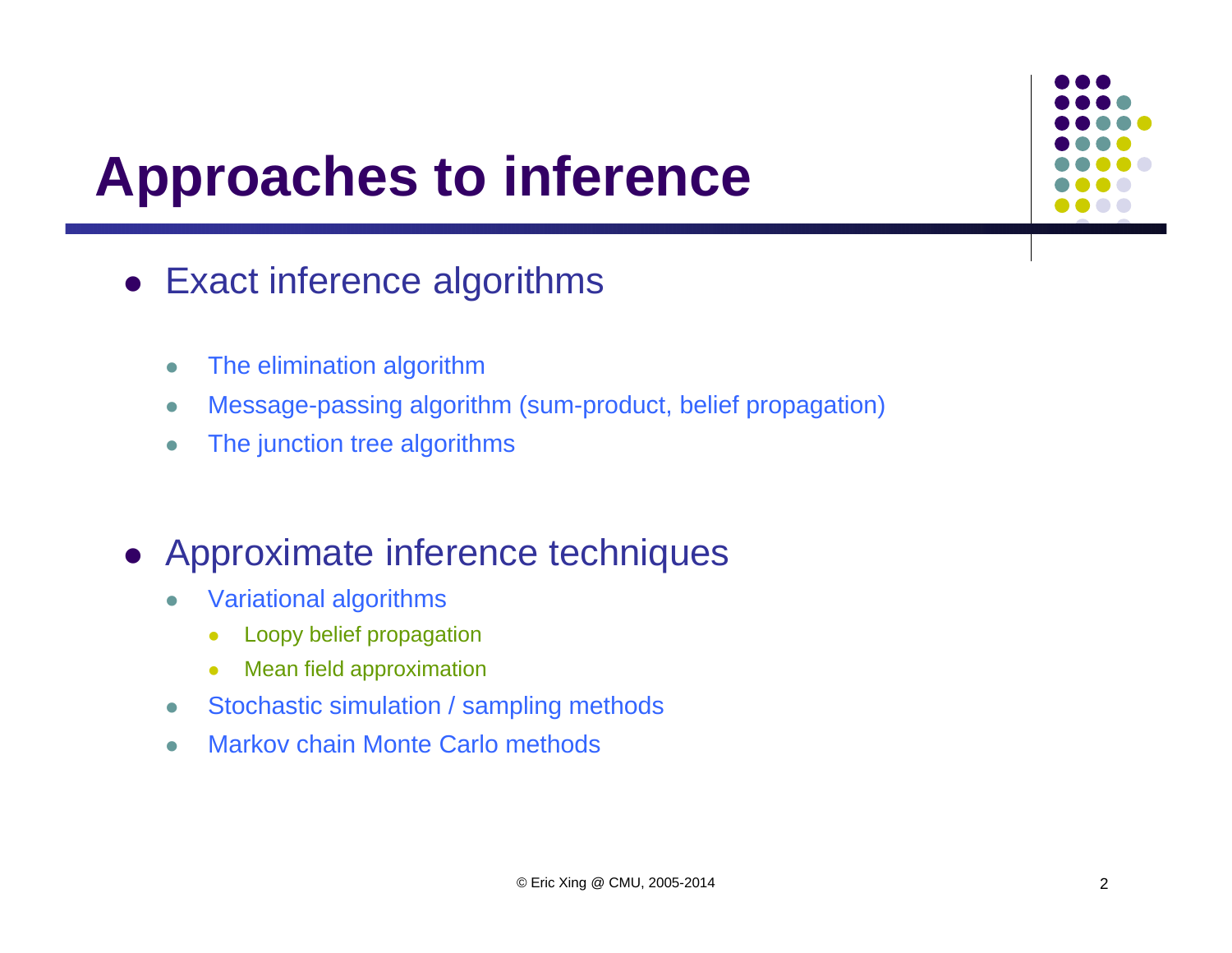## **How to represent a joint, or a marginal distribution?**

Closed-form representation

• E.g., 
$$
(x_1,...,x_p)^T \sim \frac{1}{(2\pi)^{p/2}|\Sigma|^{1/2}} \exp\left(-\frac{1}{2}x - \mu\right)^T \Sigma^{-1} (x - \mu)
$$
  

$$
E_p(f(x)) = \int f(x)p(x)dx
$$

**•** Sample-based representation: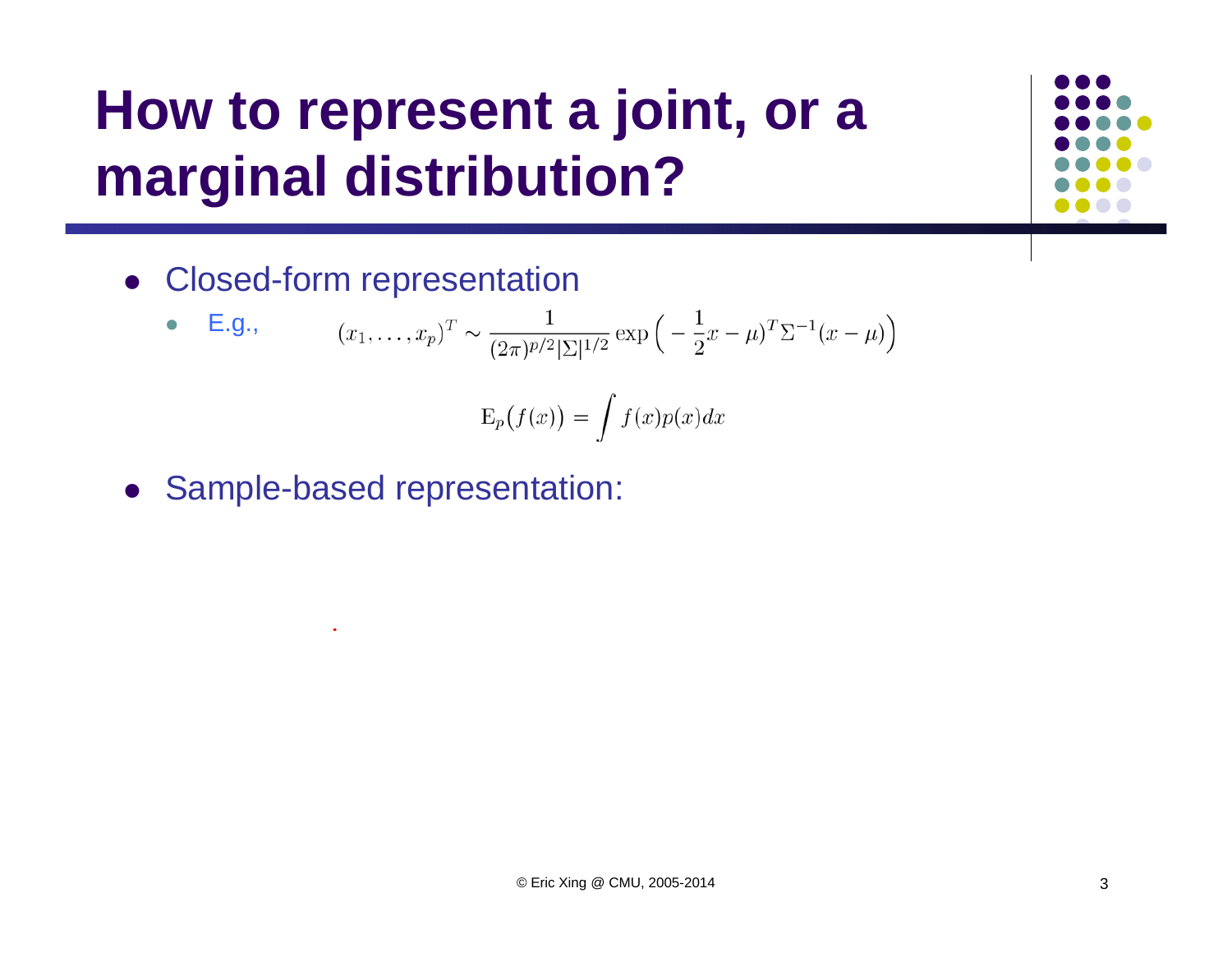### **Monte Carlo methods**



- $\bullet$ Draw random samples from the desired distribution
- $\bullet$  Yield a stochastic representation of a complex distribution
	- $\bullet$  marginals and other expections can be approximated using sample-based averages

$$
E[f(x)] = \frac{1}{N} \sum_{t=1}^{N} f(x^{(t)})
$$

- $\bullet$ **Asymptotically** exact and easy to apply to arbitrary models
- $\bullet$  Challenges:
	- $\bullet$  how to draw samples from a given dist. (not all distributions can be trivially sampled)?
	- $\bullet$  how to make better use of the samples (not all sample are useful, or eqally useful, see an example later)?
	- $\bullet$ how to know we've sampled enough?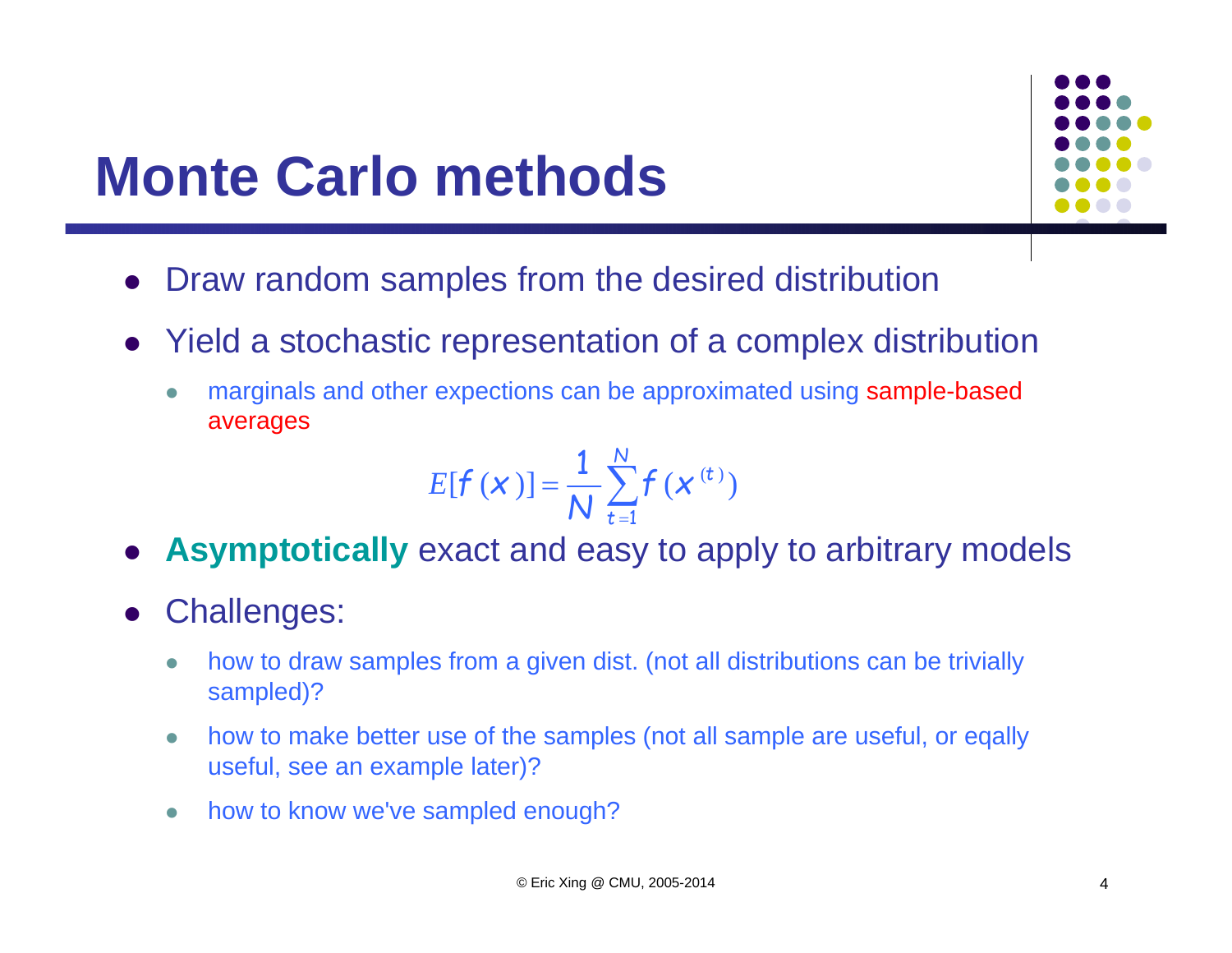### **Example: naive sampling**

 $\bullet$ Construct samples according to probabilities given in a BN.



**Alarm example:** (Choose the right sampling sequence) 1) Sampling:P(B)=<0.001, 0.999> suppose it is false, B0. Same for E0. P(A|B0, E0)=<0.001, 0.999> suppose it is false...

2) Frequency counting: In the samples right, **P(J|A0)=P(J,A0)/P(A0)=<1/9, 8/9 >.**

| E <sub>0</sub> | <b>B0</b>      | A <sub>0</sub> | M <sub>0</sub> | J <sub>0</sub> |
|----------------|----------------|----------------|----------------|----------------|
| E <sub>0</sub> | <b>B0</b>      | A <sub>0</sub> | M <sub>0</sub> | J <sub>0</sub> |
| E <sub>0</sub> | <b>B0</b>      | A <sub>0</sub> | M <sub>0</sub> | J <sub>1</sub> |
| E <sub>0</sub> | <b>B0</b>      | A <sub>0</sub> | M <sub>0</sub> | J <sub>0</sub> |
| E <sub>0</sub> | <b>B0</b>      | A <sub>0</sub> | M <sub>0</sub> | J <sub>0</sub> |
| E <sub>0</sub> | <b>B0</b>      | A <sub>0</sub> | M <sub>0</sub> | J <sub>0</sub> |
| E1             | B <sub>0</sub> | A <sub>1</sub> | M <sub>1</sub> | J <sub>1</sub> |
| E <sub>0</sub> | <b>B0</b>      | A <sub>0</sub> | M <sub>0</sub> | J <sub>0</sub> |
| E <sub>0</sub> | <b>B0</b>      | A <sub>0</sub> | M <sub>0</sub> | J <sub>0</sub> |
| E <sub>0</sub> | B <sub>0</sub> | A <sub>0</sub> | M <sub>0</sub> | J <sub>0</sub> |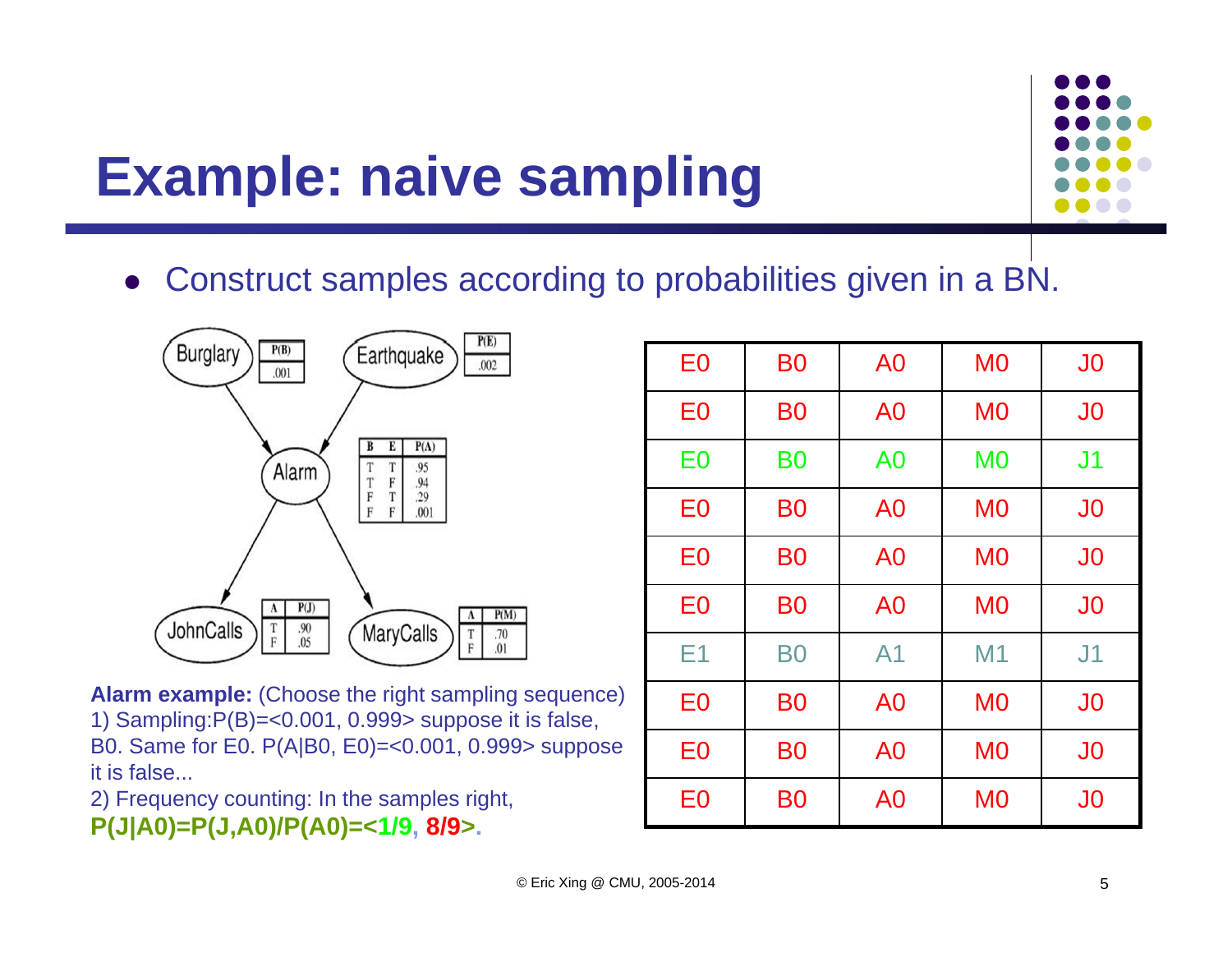### **Example: naive sampling**

 $\bullet$ Construct samples according to probabilities given in a BN.

**Alarm example:** (Choose the right sampling sequence)

3) what if we want to compute P(J|A1) ? **we have only one sample ... P(J|A1)=P(J,A1)/P(A1)=<0, 1>.**

4) what if we want to compute P(J|B1) ? **No such sample available!** P(J|A1)=P(J,B1)/P(B1) can not be defined.

For a model with hundreds or more variables, rare events will be very hard to garner evough samples even after a long time or sampling ...

| E <sub>0</sub> | <b>B0</b>      | A <sub>0</sub> | M <sub>0</sub> | J <sub>0</sub> |
|----------------|----------------|----------------|----------------|----------------|
| E <sub>0</sub> | <b>B0</b>      | A <sub>0</sub> | M <sub>0</sub> | J <sub>0</sub> |
| E <sub>0</sub> | <b>B0</b>      | A <sub>0</sub> | M <sub>0</sub> | J <sub>1</sub> |
| E <sub>0</sub> | <b>B0</b>      | A <sub>0</sub> | M <sub>0</sub> | J <sub>0</sub> |
| E <sub>0</sub> | <b>B0</b>      | A <sub>0</sub> | M <sub>0</sub> | J <sub>0</sub> |
| E <sub>0</sub> | <b>B0</b>      | A <sub>0</sub> | M <sub>0</sub> | J <sub>0</sub> |
| E <sub>1</sub> | B <sub>0</sub> | A <sub>1</sub> | M <sub>1</sub> | J <sub>1</sub> |
| E <sub>0</sub> | <b>B0</b>      | A <sub>0</sub> | M <sub>0</sub> | J <sub>0</sub> |
| E <sub>0</sub> | <b>B0</b>      | A <sub>0</sub> | M <sub>0</sub> | J <sub>0</sub> |
| E <sub>0</sub> | B <sub>0</sub> | A <sub>0</sub> | M <sub>0</sub> | J <sub>0</sub> |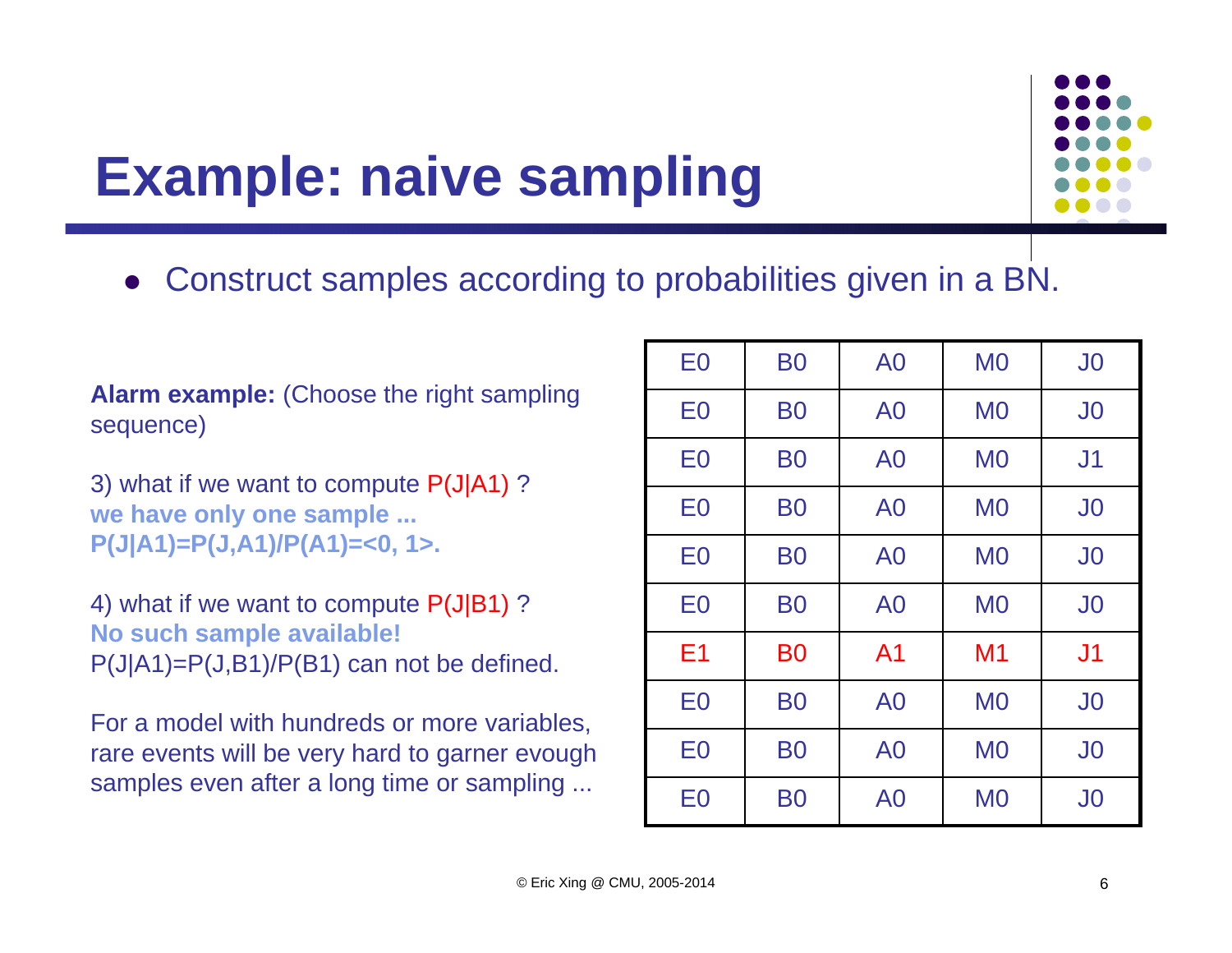

# **Monte Carlo methods (cond.)**

### **• Direct Sampling**

- $\bullet$ We have seen it.
- $\bullet$ Very difficult to populate a high-dimensional state space

### **• Rejection Sampling**

 $\bullet$  Create samples like direct sampling, only count samples which is consistent with given evidences.

### **• Likelihood weighting, ...**

- $\bullet$  Sample variables and calculate evidence weight. Only create the samples which support the evidences.
- Markov chain Monte Carlo (MCMC)
	- $\bullet$ Metropolis-Hasting
	- $\bullet$ **Gibbs**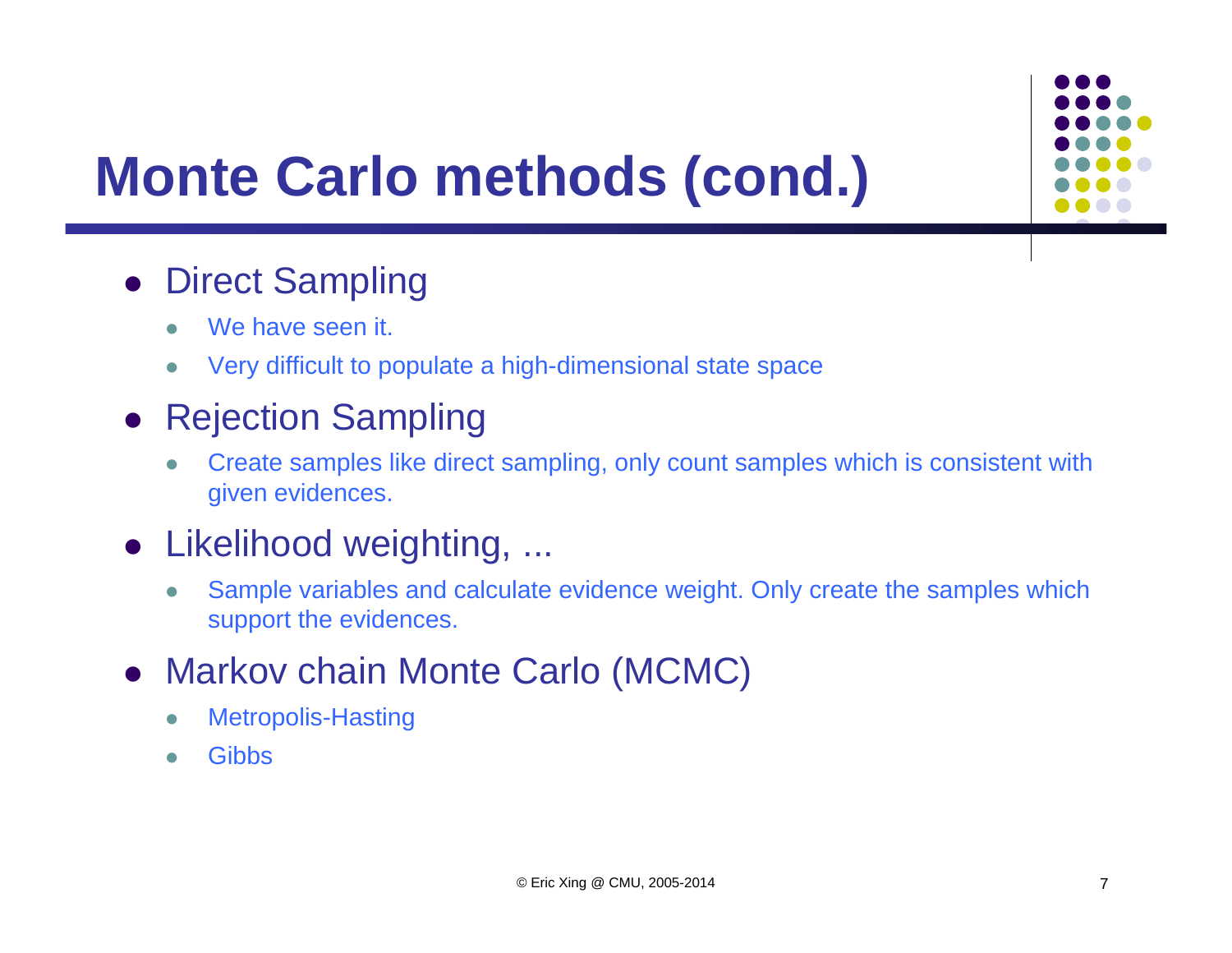### **Rejection sampling**

- Suppose we wish to sample from dist.  $\Pi(X)=\Pi'(X)/Z$ .
	- $\bullet$  $\Pi(X)$  is difficult to sample, but  $\Pi'(X)$  is easy to **evaluate**
	- $\bullet$ Sample from a simpler dist *Q*(*X*)
	- $\bullet$ Rejection sampling

 $x^* \sim Q(X)$ ,  $\qquad \qquad \text{accept } x^* \le .\text{p.} \Pi'(x^*) / kQ(x^*)$ 

 $\bullet$ Correctness:

$$
p(x) = \frac{\left[\prod'(x)/kQ(x)\right]Q(x)}{\int \left[\prod'(x)/kQ(x)\right]Q(x)dx}
$$

$$
= \frac{\prod'(x)}{\int \prod'(x)dx} = \prod(x)
$$

$$
kq(x_0)
$$

 $\boldsymbol{u}_0$ 

 $x_{0}$ 

 $p(x)$ 

0 Pitfall …

 $\boldsymbol{\mathit{x}}$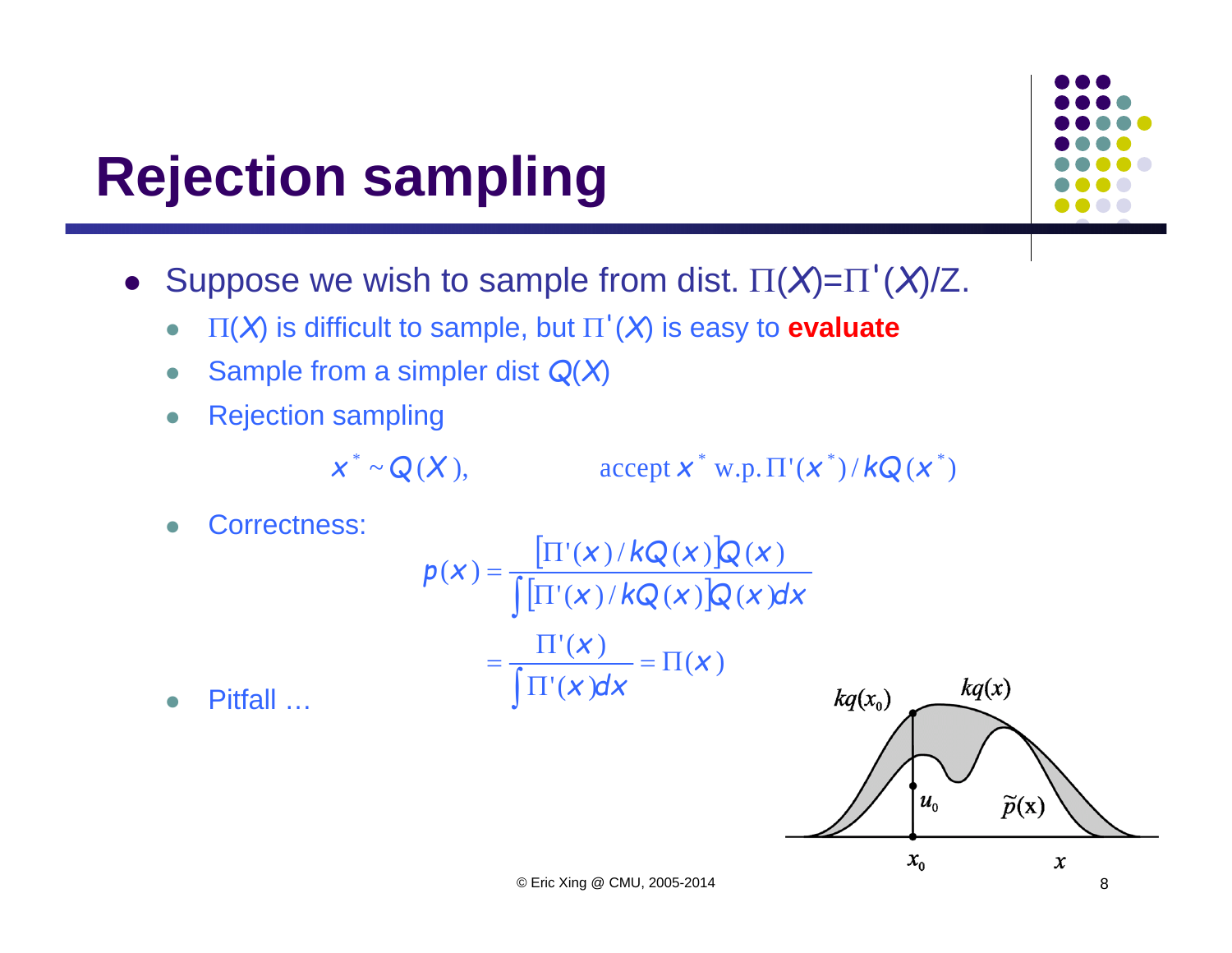### **Rejection sampling**

### $\bullet$ Pitfall:

- $\bullet$ • Using Q= $\mathcal{N}(\mu, \sigma_q^{2/d})$  to sample P= $\mathcal{N}(\mu, \sigma_p^{2/d})$
- $\bullet$ If  $\sigma_q$  exceeds  $\sigma_p$  by 1%, and dimensional=1000,
- $\bullet$ • The optimal acceptance rate  $\mathsf{k} = (\sigma_{\mathsf{q}} / \sigma_{\mathsf{p}})^{\mathsf{d}} \approx 1/20,000$
- $\bullet$ Big waste of samples!

### $\bullet$ Adaptive rejection sampling

 $\bullet$ Using envelope functions to define Q



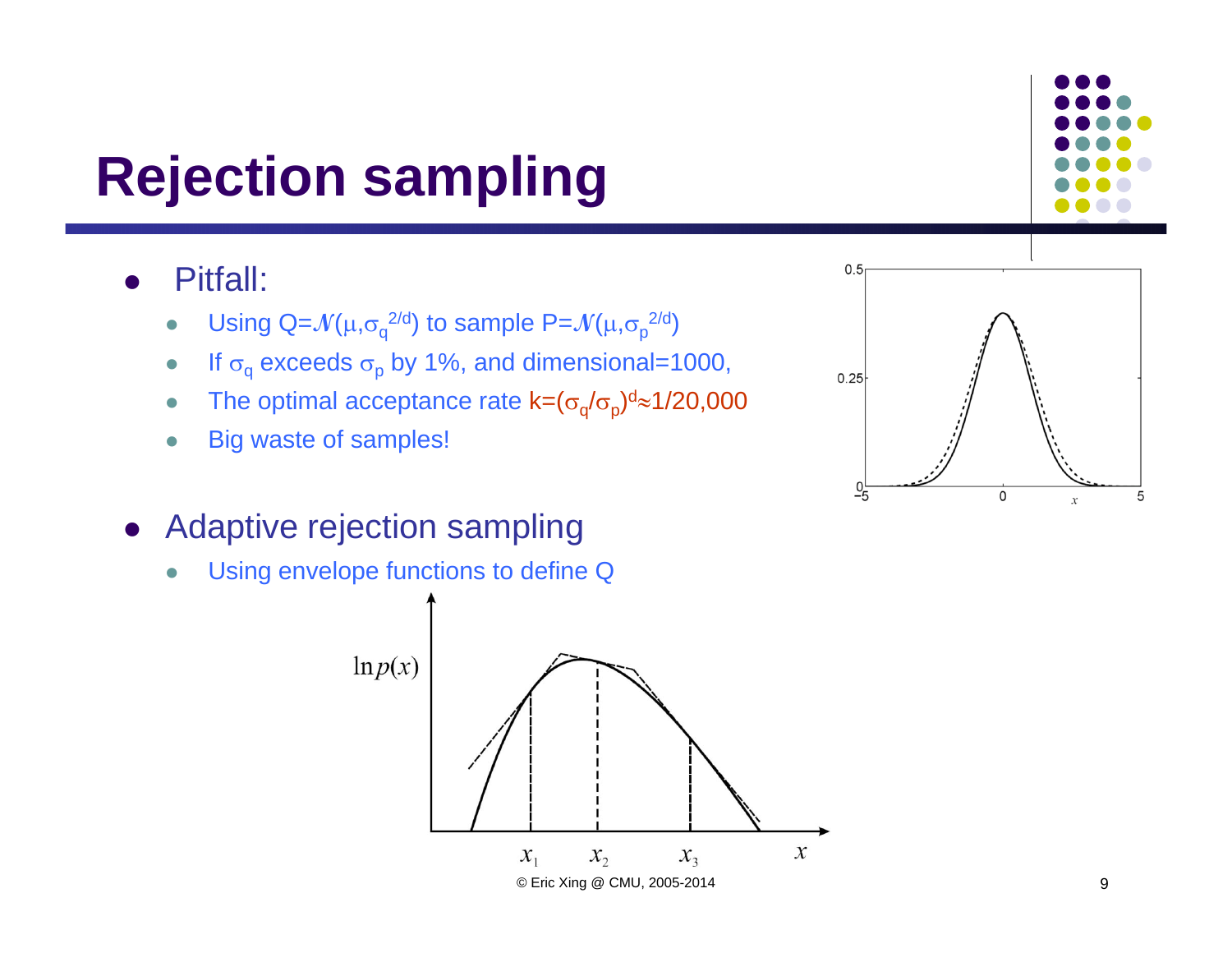# **Unnormalized importance sampling**



- Suppose sampling from  $P(\cdot)$  is hard.
- Suppose we can sample from a "simpler" proposal distribution *Q*(·) instead.
- If Q dominates P (i.e.,  $Q(x) > 0$  whenever  $P(x) > 0$ ), we can sample from *Q* and reweight:



 $\bullet$ What is the problem here?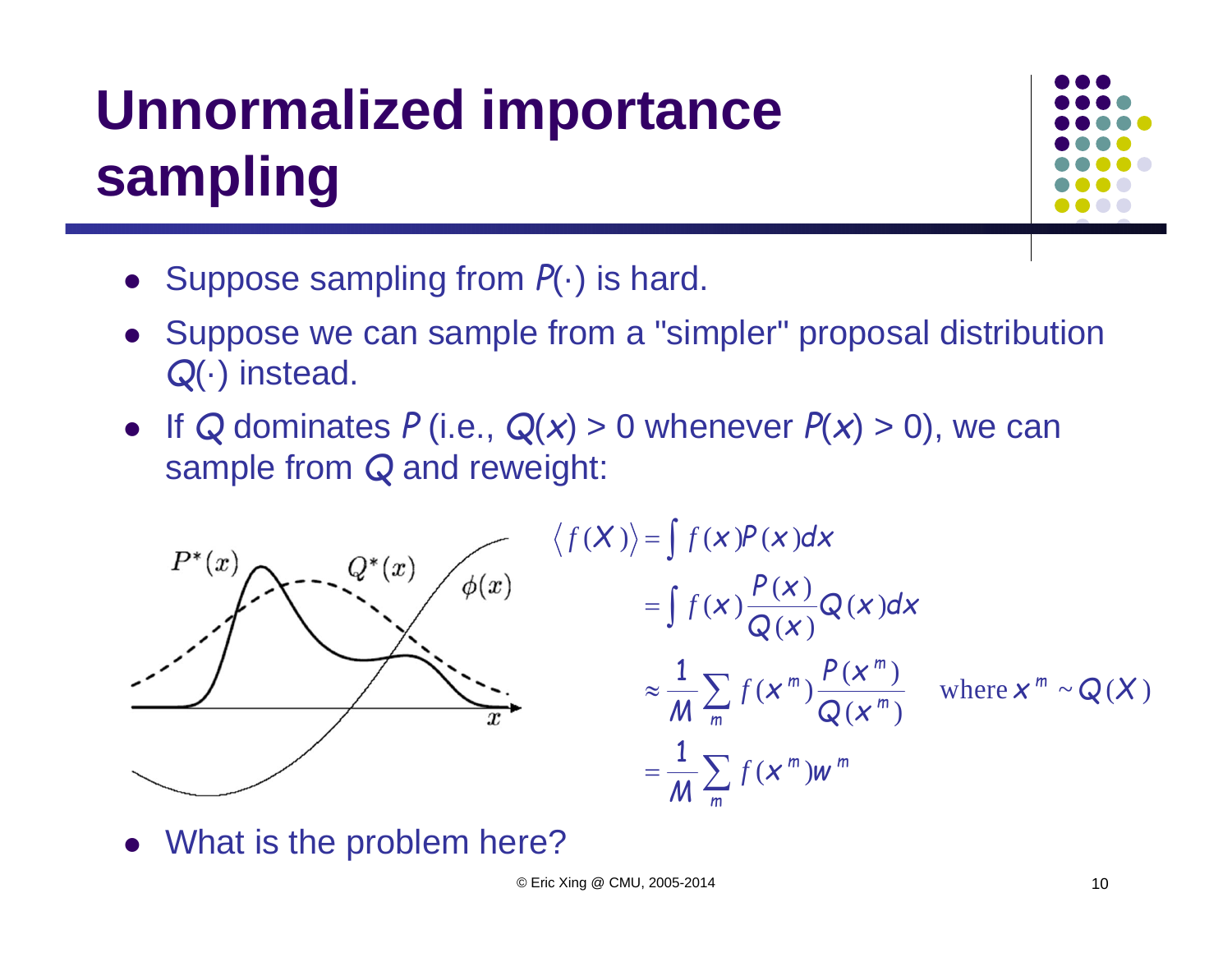## **Normalized importance sampling**



• We can get around the nasty normalization constant  $\alpha$  as follows:

• Let 
$$
r(X) = \frac{P'(x)}{Q(x)}
$$
  $\Rightarrow \langle r(X) \rangle_Q = \int \frac{P'(x)}{Q(x)} Q(x) dx = \int P'(x) dx = \alpha$ 

 $\bullet$ Now

$$
\langle f(X) \rangle_{p} = \int f(x)P(x)dx = \frac{1}{\alpha} \int f(x) \frac{P'(x)}{Q(x)}Q(x)dx
$$

$$
= \frac{\int f(x)r(x)Q(x)dx}{\int r(x)Q(x)dx}
$$

$$
\approx \frac{\sum_{m} f(x^{m})r^{m}}{\sum_{m} r^{m}} \text{ where } x^{m} \sim Q(X)
$$

$$
= \sum_{m} f(x^{m})w^{m} \text{ where } w^{m} = \frac{r^{m}}{\sum_{m} r^{m}}
$$

© Eric Xing @ CMU, 2005-2014 11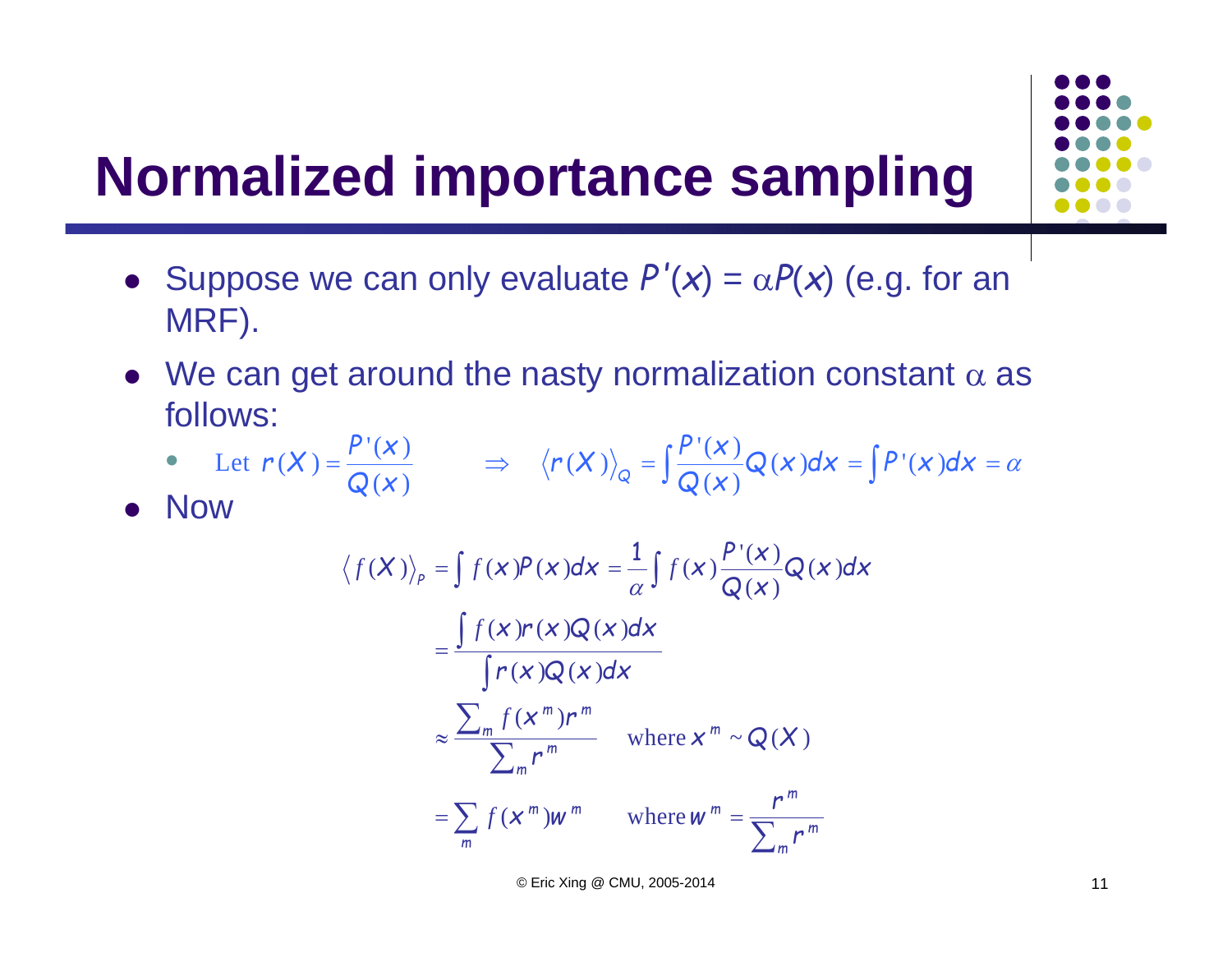## **Normalized vs unnormalized importance sampling**

Unormalized importance sampling is unbiased:

 $E_{\mathcal{Q}}[f(X)w(X)] =$ 

 $\bullet$ Normalized importance sampling is biased, e.g., for  $M = 1$ :

$$
E_{Q}\left[\frac{f(x^{1})r(x^{1})}{r(x^{1})}\right]=
$$

- $\bullet$  However, the **variance** of the normalized importance sampler is usually lower in practice.
- Also, it is common that we can evaluate  $P'(x)$  but not  $P(x)$ , e.g.  $P(x|e) = P'(x, e)/P(e)$  for Bayes net, or  $P(x) = P'(x)/Z$  for MRF.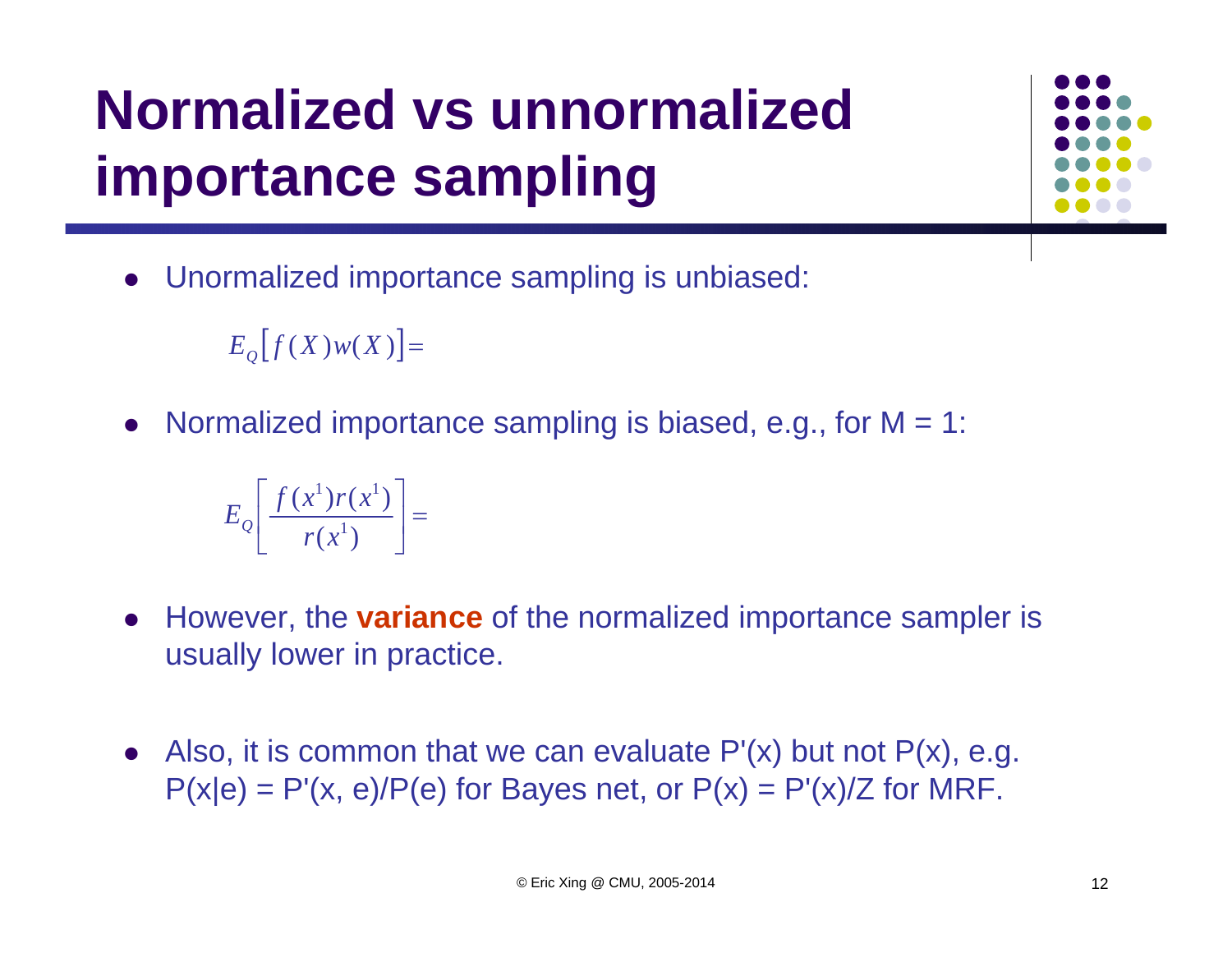## **Likelihood weighting**



- $\bullet$ We now apply normalized importance sampling to a Bayes net.
- $\bullet$  The proposal Q is gotten from the mutilated BN where we **clamp evidence nodes**, and cut their incoming arcs. Call this P<sub>м</sub>.



- $\bullet$ • The unnormalized posterior is  $P'(x) = P(x, e)$ .
- $\bullet$ • So for  $f(X_i) = \delta(X_i = x_i)$ , we get where  $w_m = P'(x^m, e) / P_M(x^m)$ .  $\sum$  $\sum$  $= x_i | e) = \frac{\sum_m W_m O(x_i)}{\sum_{i=1}^{\infty} P_i}$ *mm* $m$   $m$ <sup>*i*</sup>  $\mathcal{N}_i$   $\mathcal{N}_i$  $\delta(x_i^m)$ *i i w*  $\hat{P}(X_i = x_i | e) = \frac{\sum_m w_m \delta(x_i^m = x_i)}{n}$  $w_m = P'(x^m, e) / P_M(x)$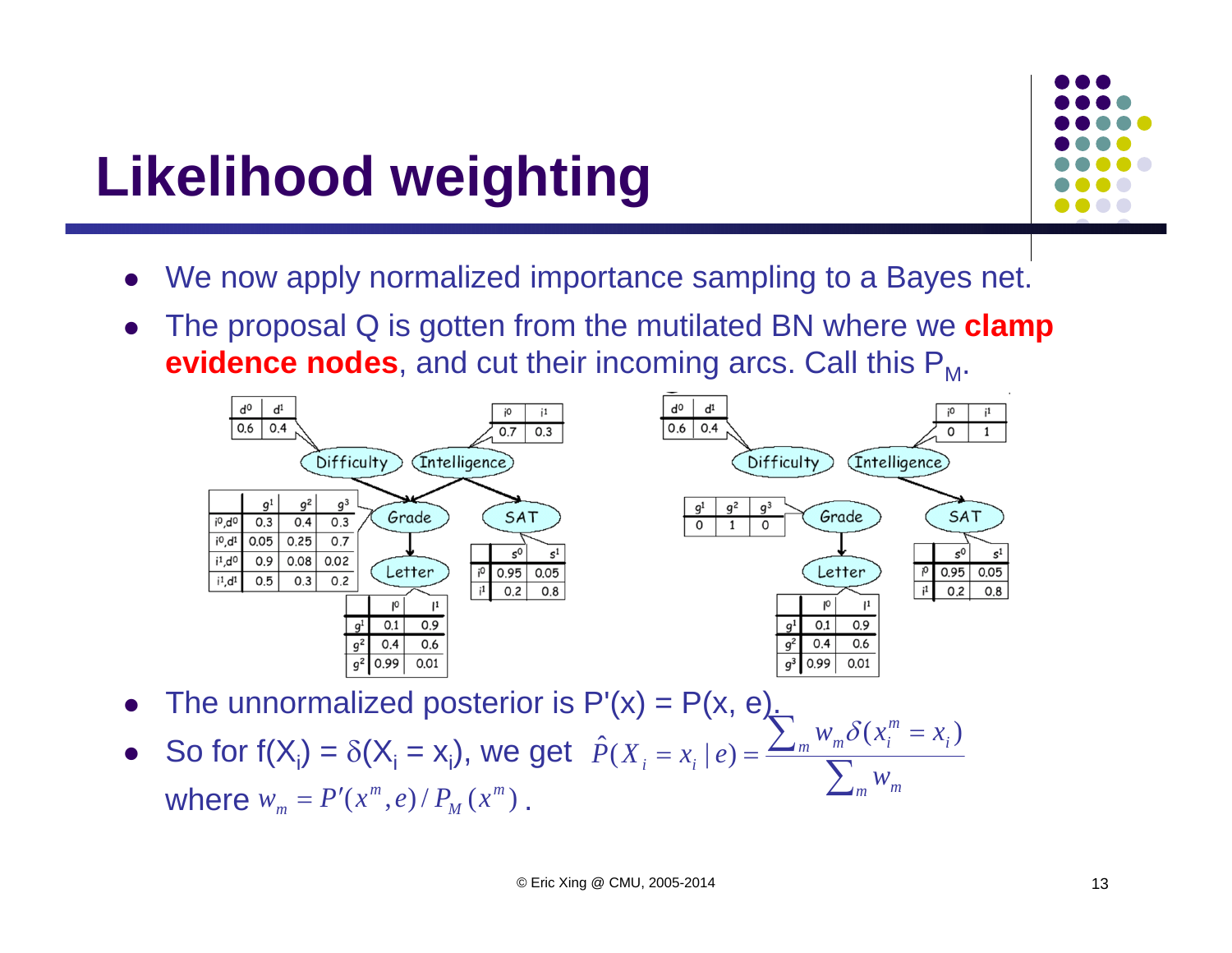## **Likelihood weighting algorithm**

$$
[x_{1:n}, w] = \text{function LW(CPDs, } G, E)
$$
\nlet  $X_1, \ldots, X_n$  be a topological ordering of  $G$   
\n $w = 1$   
\n $x = (0, \ldots, 0)$   
\nfor  $i = 1 : n$   
\nlet  $u_i = x(Pa_i)$   
\nif  $X_i \notin E$   
\nthen sample  $x_i$  from  $P(X_i|u_i)$   
\nelse  
\n $x_i = e(X_i)$   
\n $w = w * P(x_i|u_i)$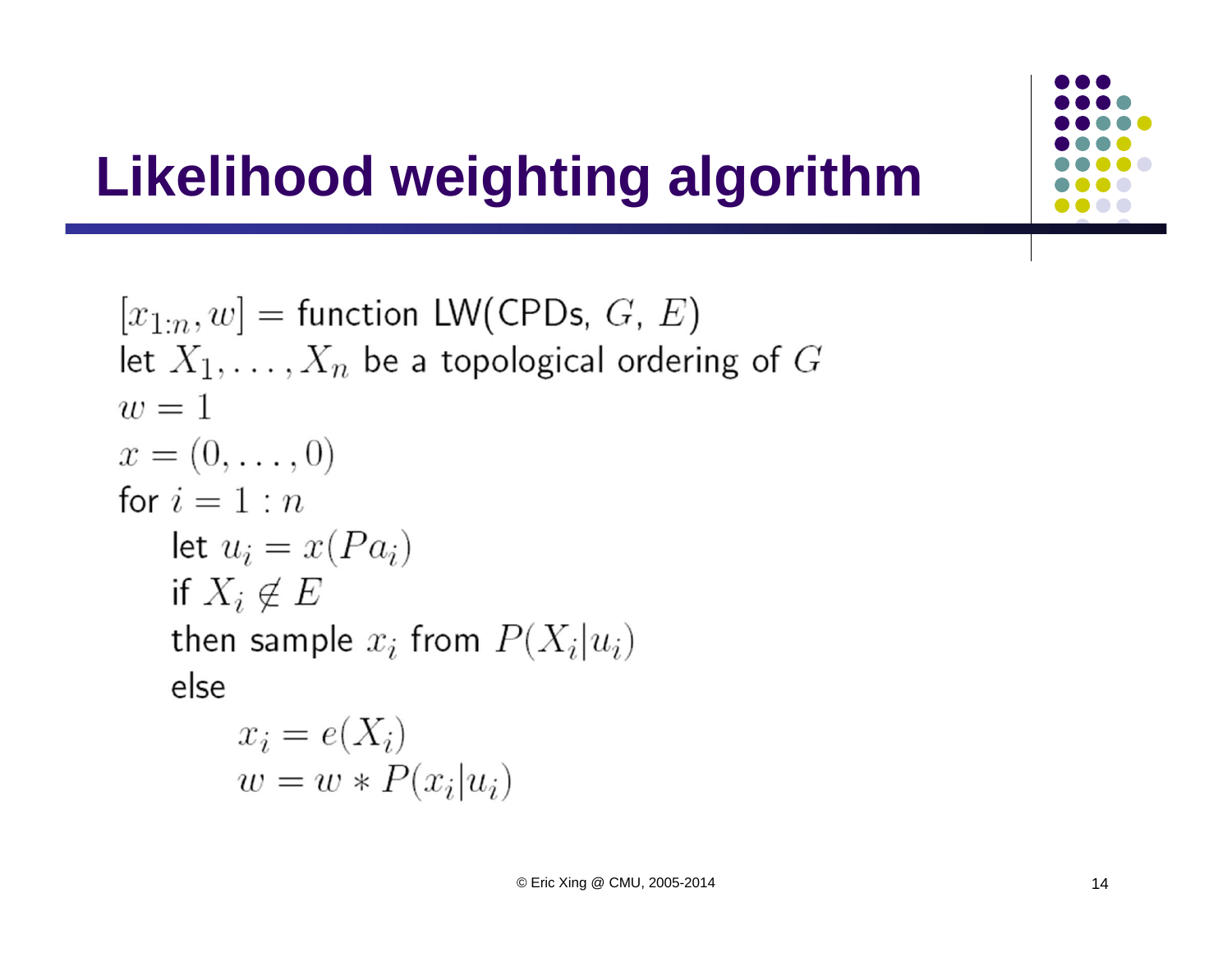

# **Efficiency of likelihood weighting**

- The efficiency of importance sampling depends on how close the proposal Q is to the target P.
- Suppose all the evidence is at the roots. Then  $Q = P(X|e)$ , and all samples have weight 1.
- Suppose all the evidence is at the leaves. Then Q is the prior, so many samples might get small weight if the evidence is unlikely.
- We can use arc reversal to make some of the evidence nodes be roots instead of leaves, but the resulting network can be much more densely connected.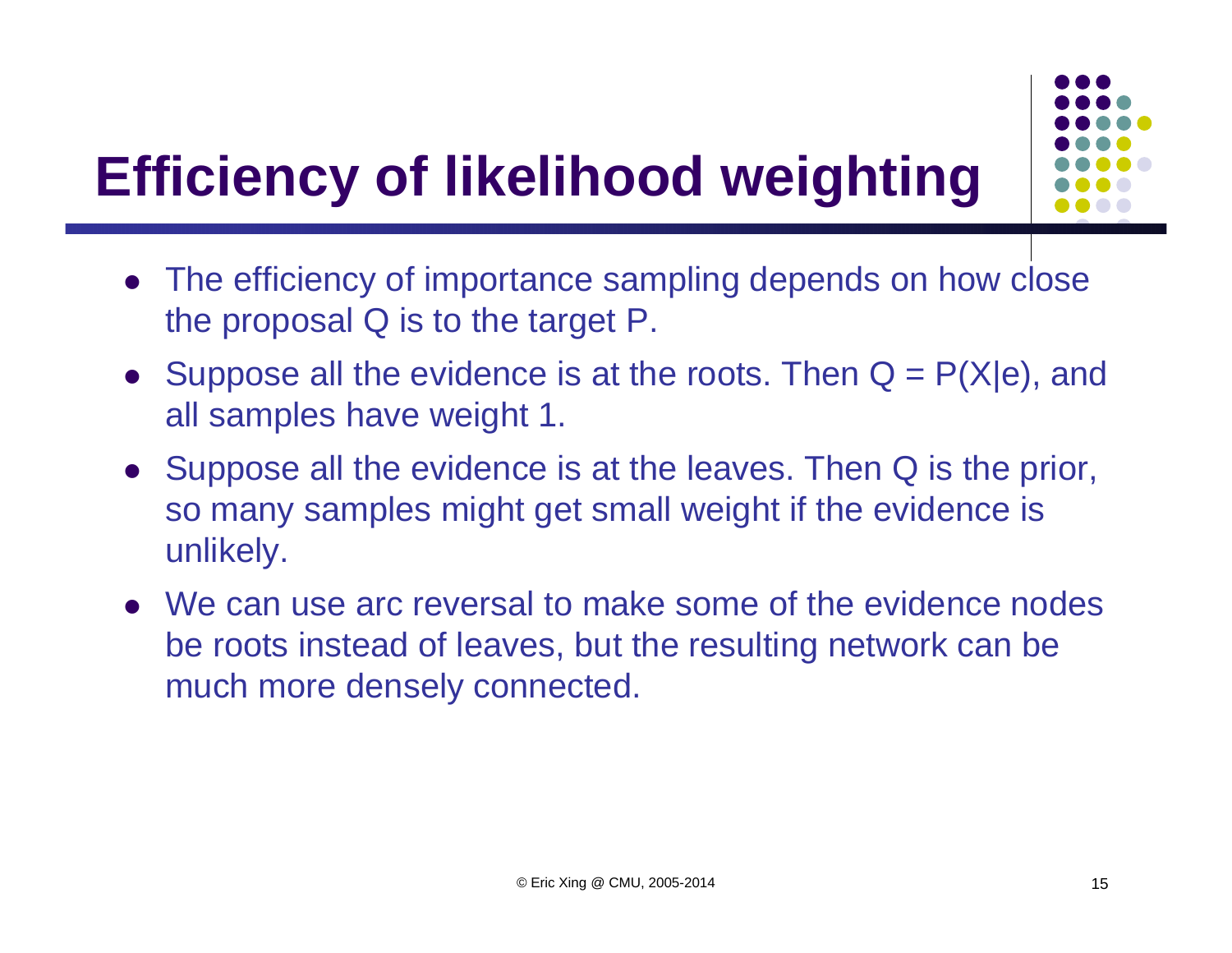# **Weighted resampling**



- $\bullet$  Problem of importance sampling: depends on how well *Q* matches *P*
	- $\bullet$ If  $P(x)f(x)$  is strongly varying and has a significant proportion of its mass concentrated in a small region,  $r_{\scriptscriptstyle \sf m}$  will be dominated by a few samples



- 0 • Note that if the high-prob mass region of Q falls into the low-prob mass region of P, the variance of  $r^m = P(x^m) / Q(x^m)$  can be small even if the samples come from low-prob region of *P* and potentially erroneous *.*
- **•** Solution
	- $\bullet$ Use heavy tail *Q.*
	- $\bullet$ Weighted resampling

$$
w^{m} = \frac{P(x^{m})/Q(x^{m})}{\sum_{l} P(x^{l})/Q(x^{l})} = \frac{r^{m}}{\sum_{m} r^{m}}
$$

© Eric Xing @ CMU, 2005-2014 16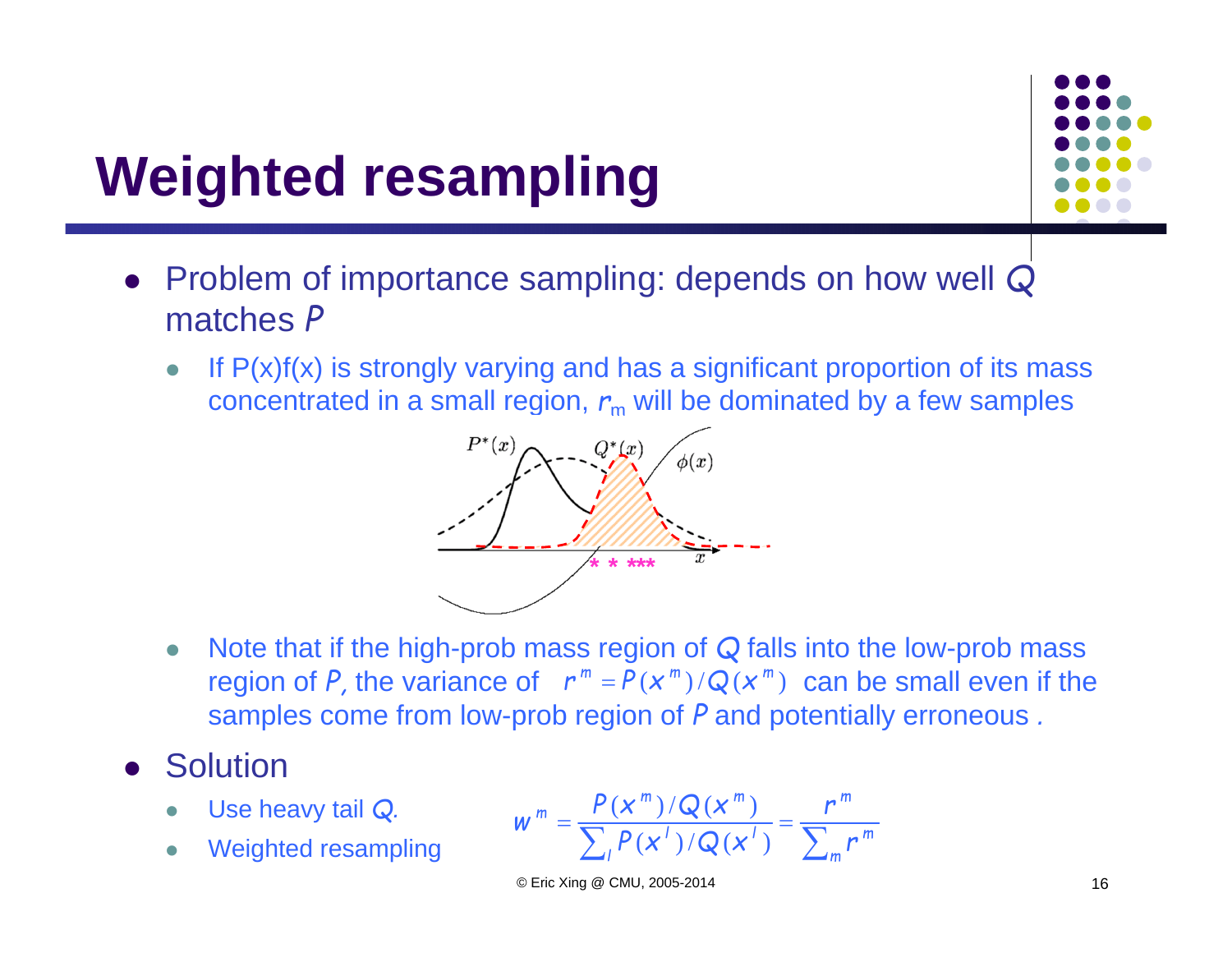## **Weighted resampling**

- $\bullet$  Sampling importance resampling (SIR):
	- 1.. Draw  $N$  samples from  $Q$ :  $X_{1}$  …  $X_{N}$
	- 2.. Constructing weights:  $w_1$  …  $w_N$  ,
	- 3.. Sub-sample x from {*X*<sub>1</sub> ... *X*<sub>N</sub>} w.p. (*w*<sub>1</sub> ... *w*<sub>N</sub>)  $=\frac{1}{\sum_{i} P(x^{i})/Q(x^{i})} = \frac{1}{\sum_{i} P(x^{i})/Q(x^{i})}$ *l*  $w^{m} = \frac{P(x^{m})/Q(x^{m})}{\sum_{i} P(x^{i})/Q(x^{i})}$
- $\bullet$  Particular Filtering
	- $\bullet$ A special weighted resampler
	- $\bullet$ • Yield samples from posterior  $p(X_t|Y_{1:t})$
	- $\bullet$ Also known as sequential Monte Carlo



*m m m*

 $\left| \cdot \right|$   $\left| \cdot \right|$  $\binom{m}{m} = \frac{P(x^m)/Q(x^m)}{\sum_{i} P(x^i)/Q(x^i)} = \frac{r^m}{\sum_{i} r^i}$  $\frac{(X^{n})}{P(X^{l})/Q(X^{l})} = \frac{P}{\sum_{n}$ 

 $({\pmb{\times}}^m) / {\mathbf{Q}}({\pmb{\times}}^m)$ 

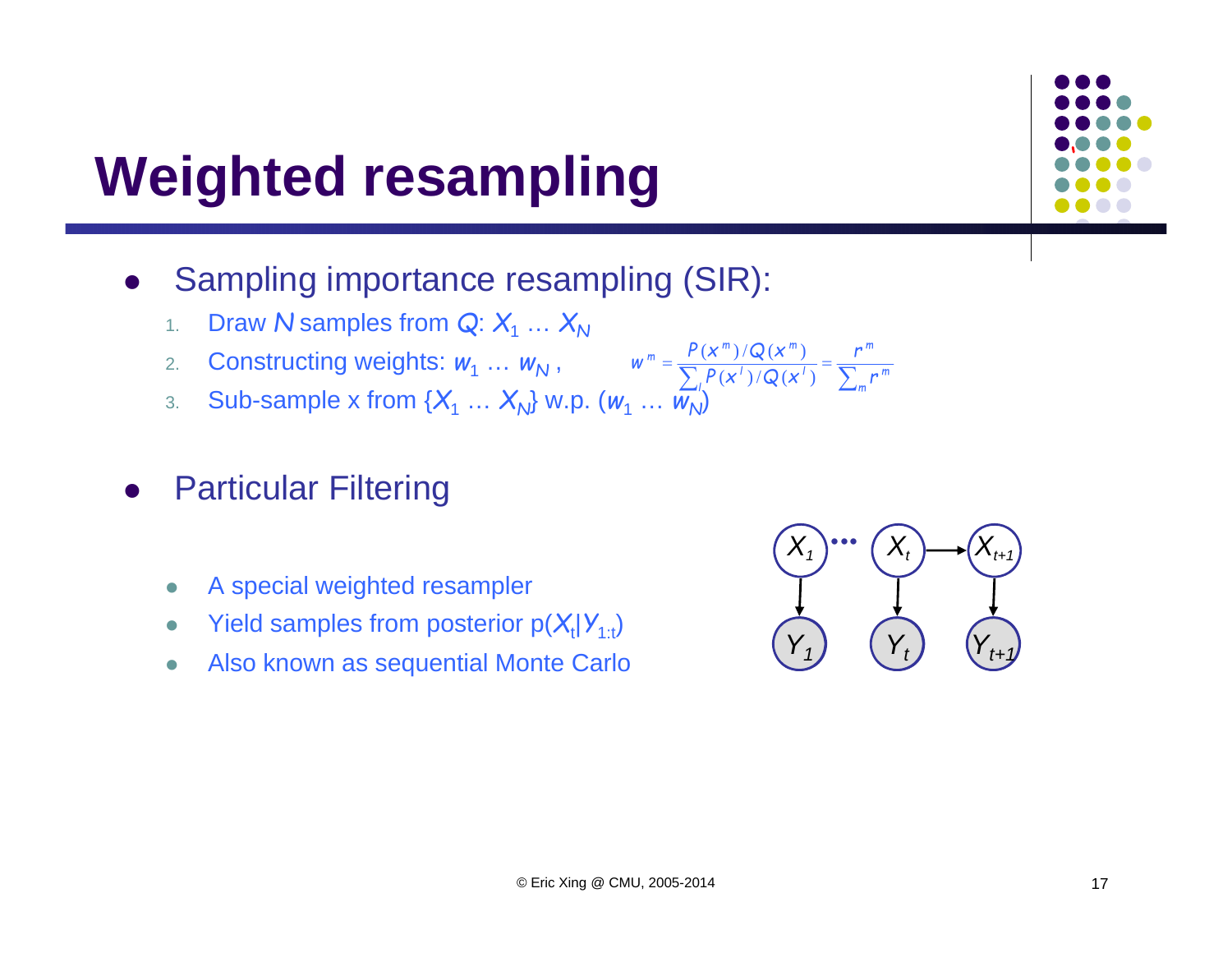### **Sketch of Particle Filters**



$$
p(X_t | Y_{1t}) = p(X_t | Y_t, Y_{1t-1}) = \frac{p(X_t | Y_{1t-1})p(Y_t | X_t)}{\int p(X_t | Y_{1t-1})p(Y_t | X_t)dX_t}
$$

 $\bullet$ • Thus  $p(X_t|Y_{1:t})$  is represented by

$$
\left\{\mathbf{X}_t^m \sim p(\mathbf{X}_t \mid \mathbf{Y}_{1t-1}), \ \mathbf{W}_t^m = \frac{p(\mathbf{Y}_t \mid \mathbf{X}_t^m)}{\sum\limits_{m=1}^M p(\mathbf{Y}_t \mid \mathbf{X}_t^m)}\right\}
$$

 A sequential weighted resampler  $\overline{\mathcal{L}}$ 

 $\overline{\phantom{a}}$ ⇃

 $\bullet$ Time update

 $p(X_{t+1} | Y_{1t}) = \int p(X_{t+1} | X_t) p(X_t | Y_{1t}) dX_t$ 

- $=\sum w_{_t}^{_m}p(X_{_{t+1}}\mid {X_{_t}}^{^{(m)}})$ *m* $w_{_t}^{_m}p(X_{_{t+1}}\,|\,X_{_t}^{^{-(m)}})$  (sample from a mixture model)
	- $\bullet$ Measurement update

$$
p(X_{t+1} | Y_{1t+1}) = \frac{p(X_{t+1} | Y_{1t}) p(Y_{t+1} | X_{t+1})}{\int p(X_{t+1} | Y_{1t}) p(Y_{t+1} | X_{t+1}) dX_{t+1}}
$$
  
\n
$$
\Rightarrow \left\{ X_{t+1}^m \sim p(X_{t+1} | Y_{1t}), \quad W_{t+1}^m = \frac{p(Y_{t+1} | X_{t+1}^m)}{\sum_{m=1}^M p(Y_{t+1} | X_{t+1}^m)} \right\} \text{ (reweight)}
$$

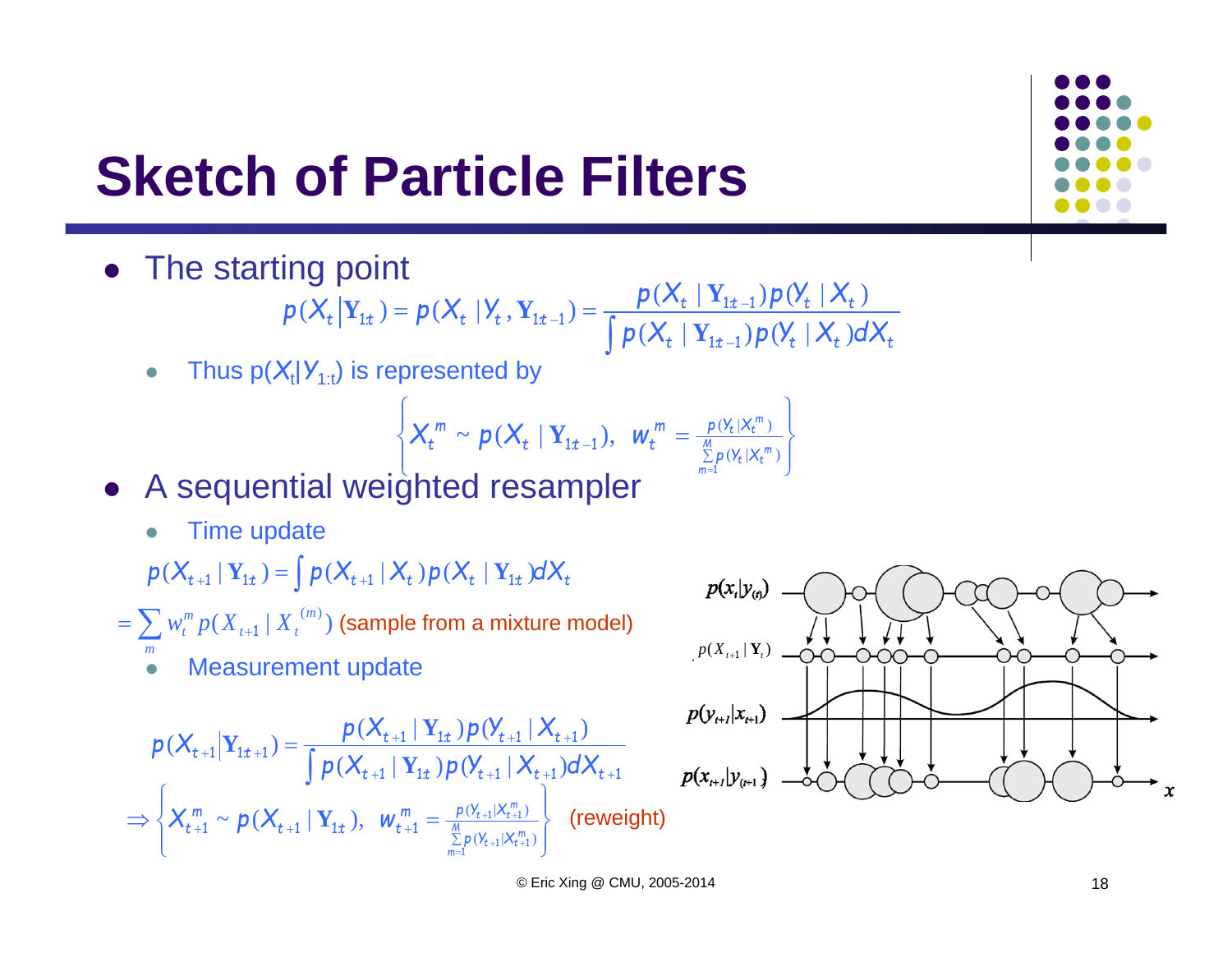# **PF for switching SSM**



• Recall that the belief state has  $O(2^t)$  Gaussian modes

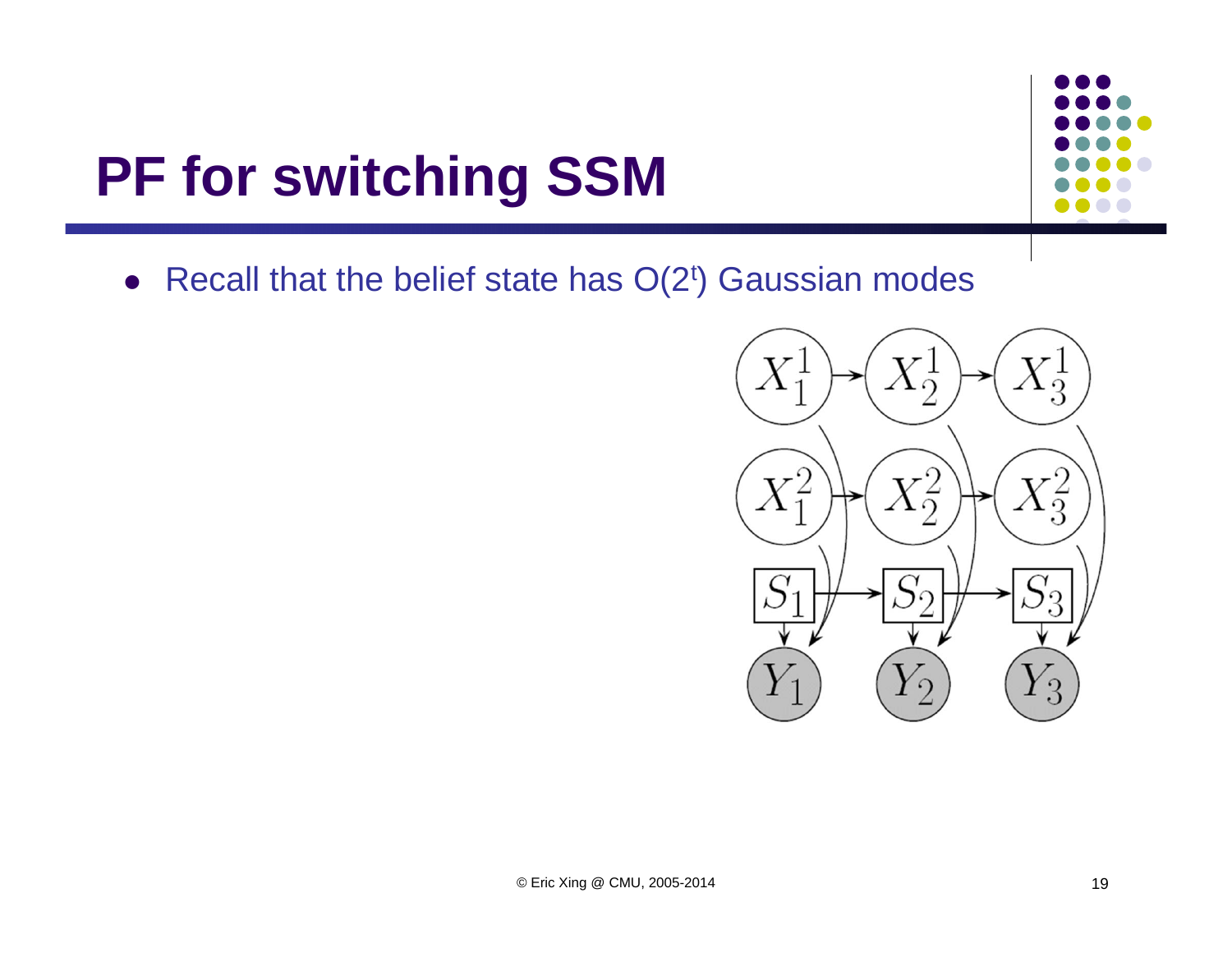# **PF for switching SSM**



- $\bullet$  Key idea: if you knew the discrete states, you can apply the right Kalman filter at each time step.
- So for each old particle *<sup>m</sup>*, sample  $\sim P(S_t | S_{t-1}^m)$  from the prior, apply the KF (using parameters for  $S_t^m$ ) to the old belief state  $(\hat{x}^m_{t-1|t-1}, P^m_{t-1|t-1})$ to get an approximation to  $P(X_{_t}\,|\:y_{1:t},s_{1:t}^m)$  $S_t^m \thicksim P(S_t \mid S_{t-1}^m)$  $\hat{\mathcal{X}}_{t-1|t-1}^{m},$   $P_{t-1|t-1}^{m}$  $P(X_{_t}\mid\mathcal{y}_{1:t},\mathcal{S}_{1:t}^{m})$
- $\bullet$  Useful for online tracking, fault diagnosis, etc.

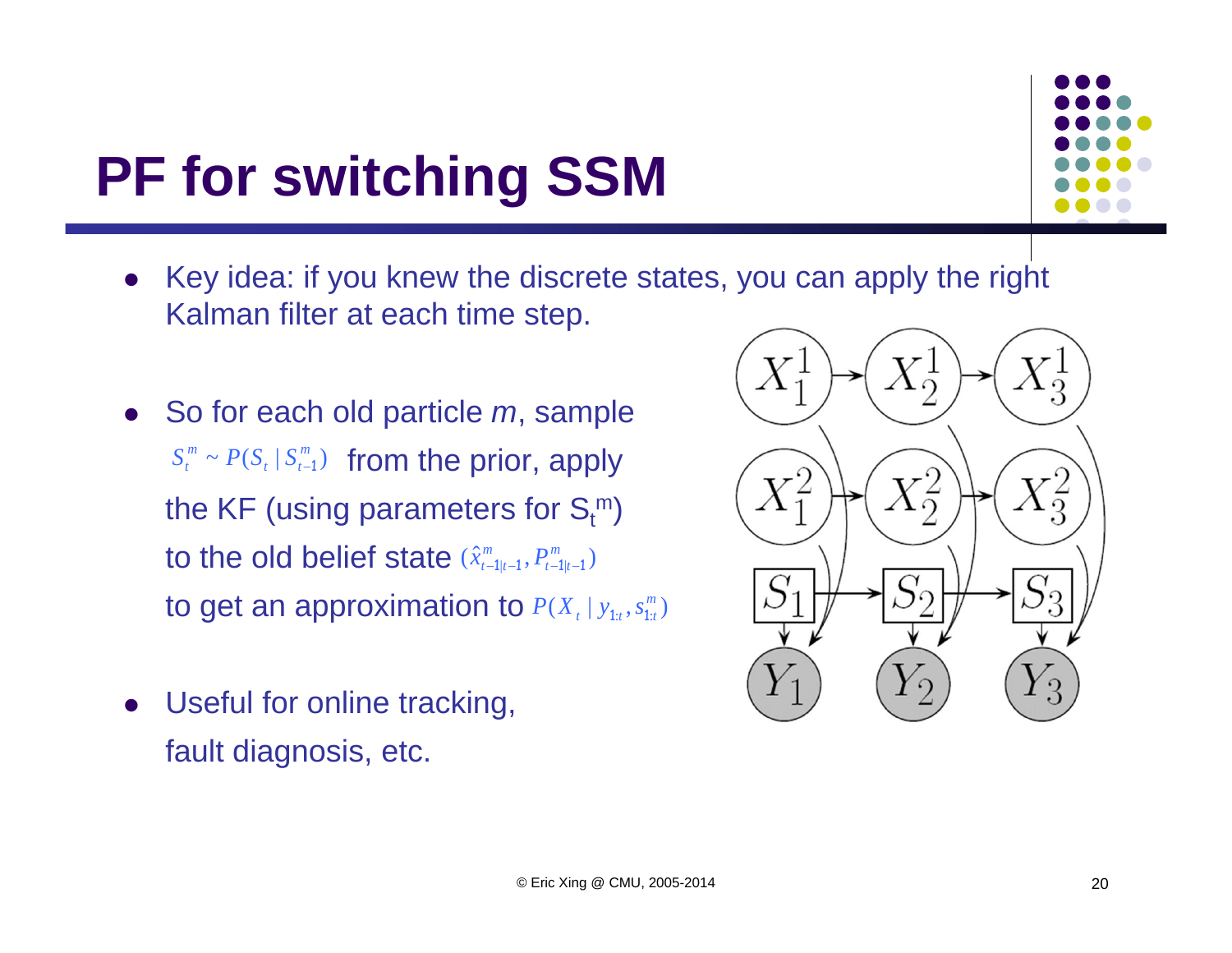

### **Rao-Blackwellised sampling**

- $\bullet$  Sampling in high dimensional spaces causes high variance in the estimate.
- $\bullet$ • RB idea: sample some variables  $X_p$ , and conditional on that, compute expected value of rest  $\mathcal{X}_d$  analytically:

$$
E_{p(X|e)}[f(X)] = \int p(x_p, x_d | e) f(x_p, x_d) dx_p dx_d
$$
  
= 
$$
\int_{x_p} p(x_p | e) \left( \int_{x_d} p(x_d | x_p, e) f(x_p, x_d) dx_d \right) dx_p
$$
  
= 
$$
\int_{x_p} p(x_p | e) E_{p(X_d | x_p, e)}[f(x_p, X_d)] dx_p
$$
  
= 
$$
\frac{1}{M} \sum_m E_{p(X_d | x_p^m, e)}[f(x_p^m, X_d)] \qquad x_p^m \sim p(x_p | e)
$$

0 This has lower variance, because of the identity:

$$
\text{var}\big[\tau(X_p, X_d)\big] = \text{var}\big[E\big[\tau(X_p, X_d)\,|\,X_p\big]\big] + E\big[\text{var}\big[\tau(X_p, X_d)\,|\,X_p\big]\big]
$$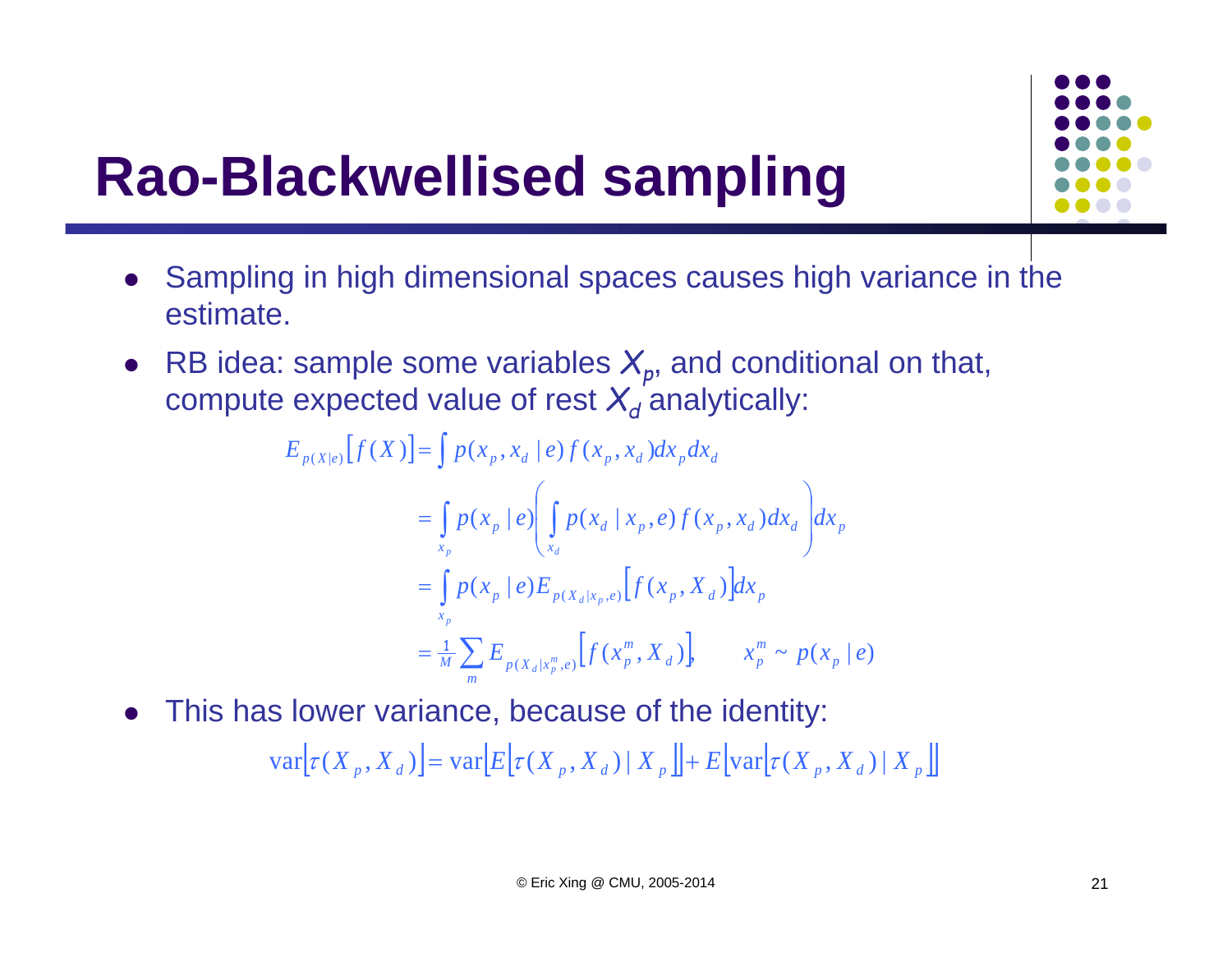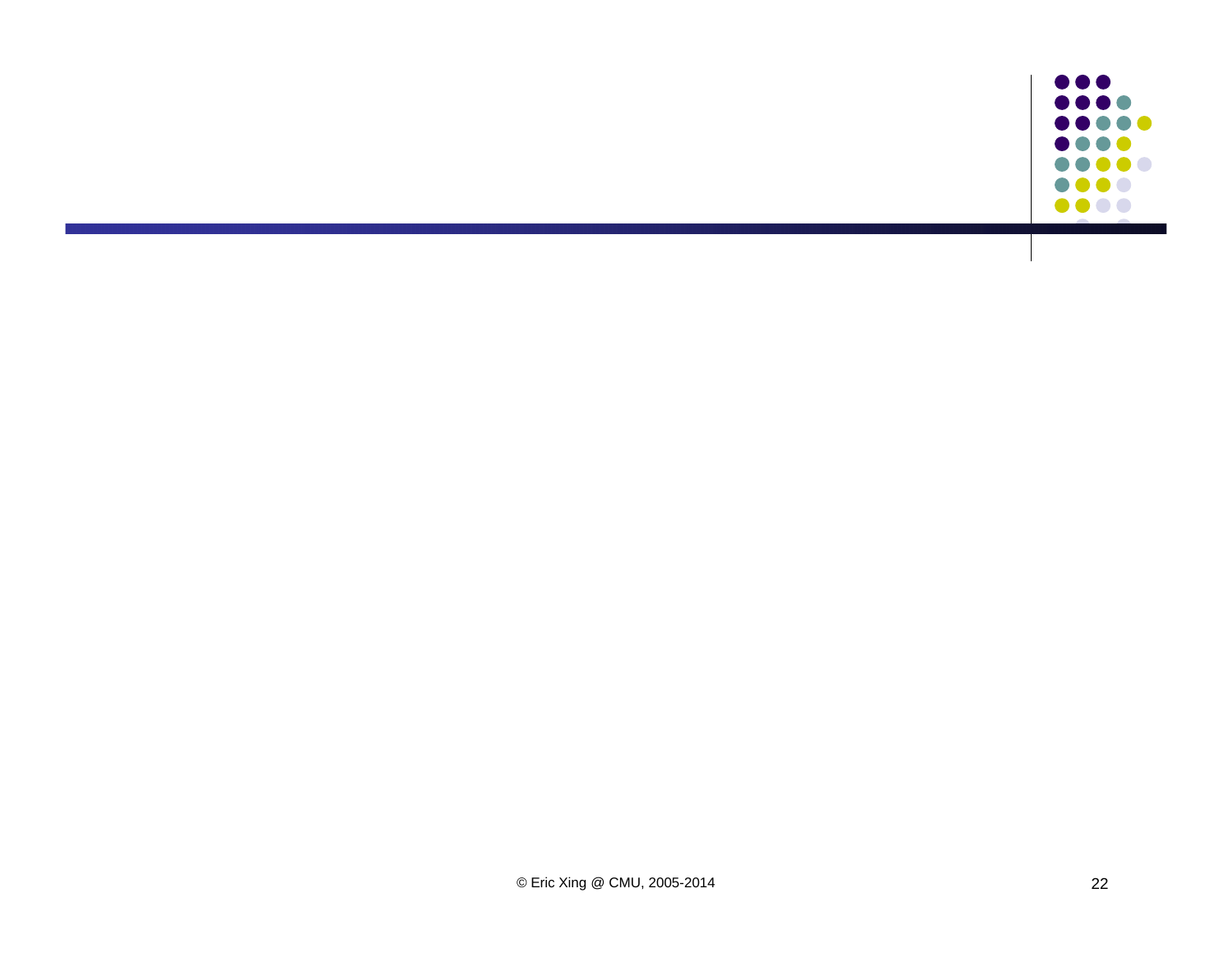

## **Rao-Blackwellised sampling**

- 0 Sampling in high dimensional spaces causes high variance in the estimate.
- $\bullet$ • RB idea: sample some variables  $X_p$ , and conditional on that, compute expected value of rest  $\mathcal{X}_d$  analytically:

$$
E_{p(X|e)}[f(X)] = \int p(x_p, x_d | e) f(x_p, x_d) dx_p dx_d
$$
  
= 
$$
\int_{x_p} p(x_p | e) \left( \int_{x_d} p(x_d | x_p, e) f(x_p, x_d) dx_d \right) dx_p
$$
  
= 
$$
\int_{x_p} p(x_p | e) E_{p(X_d | x_p, e)}[f(x_p, X_d)] dx_p
$$
  
= 
$$
\frac{1}{M} \sum_m E_{p(X_d | x_p^m, e)}[f(x_p^m, X_d)] \qquad x_p^m \sim p(x_p | e)
$$

0 This has lower variance, because of the identity:

 $\text{var}[\tau(X_p, X_d)] = \text{var}[E[\tau(X_p, X_d) | X_p]] + E[\text{var}[\tau(X_p, X_d) | X_p]]$ 

• Hence  $\text{var}[E[\tau(X_p, X_d) | X_p]] \leq \text{var}[\tau(X_p, X_d)]$ , so  $\tau(X_p, X_d) = E[f(X_p, X_d) | X_p]$ is a lower variance estimator.